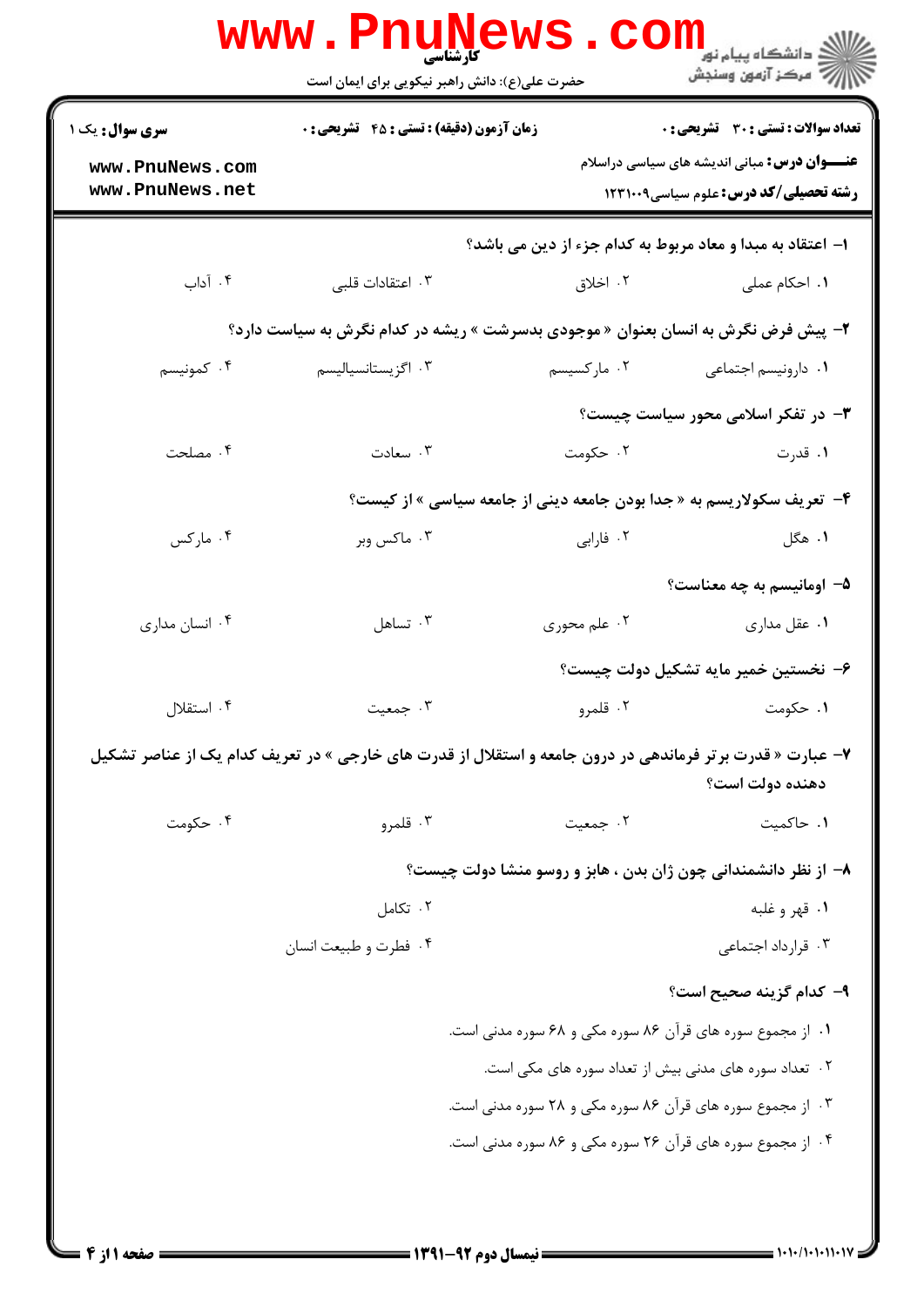|                                                                                     | <b>www.PnuNews</b><br>كآرشناسي                                                                                   |                            | ≦ دانشگاه پیام نور                                               |  |  |
|-------------------------------------------------------------------------------------|------------------------------------------------------------------------------------------------------------------|----------------------------|------------------------------------------------------------------|--|--|
|                                                                                     | حضرت علی(ع): دانش راهبر نیکویی برای ایمان است                                                                    |                            | رِ ۖ مرڪز آزمون وسنڊش                                            |  |  |
| <b>سری سوال :</b> ۱ یک                                                              | <b>زمان آزمون (دقیقه) : تستی : 45 تشریحی: 0</b>                                                                  |                            | تعداد سوالات : تستى : 30 ٪ تشريحي : 0                            |  |  |
| www.PnuNews.com                                                                     |                                                                                                                  |                            | <b>عنـــوان درس:</b> مبانی اندیشه های سیاسی دراسلام              |  |  |
| www.PnuNews.net                                                                     |                                                                                                                  |                            | <b>رشته تحصیلی/کد درس:</b> علوم سیاسی1۲۳۱۰۰۹                     |  |  |
| <b>۱۰</b> - امام خمینی (ره) طرفدار کدام دیدگاه در خصوص رابطه بین رسالت و امانت است؟ |                                                                                                                  |                            |                                                                  |  |  |
| ۰۱ امانت و زمامداری یک امر انسانی است اما رسالت یک امر الهی است.                    |                                                                                                                  |                            |                                                                  |  |  |
|                                                                                     |                                                                                                                  |                            | ۰۲ بین امامت و رهبری و رسالت تلازم است.                          |  |  |
|                                                                                     |                                                                                                                  |                            | ۰۳ امامت و زمامداری شرط رسالت نیست.                              |  |  |
|                                                                                     |                                                                                                                  |                            | ۰۴ امامت منشا مدنی و رسالت منشا الهی دارد.                       |  |  |
|                                                                                     | 11- از نظر شیعه مقصود از « اولی الامر » در آیه « اطیعو الله و …. و اولی الامر منکم » چه کسانی هستند؟             |                            |                                                                  |  |  |
|                                                                                     | ۰۲ امیران و والیان عصر رسول خدا (ص)                                                                              |                            | ۰۱ ائمه هدی از آل محمد (ص)                                       |  |  |
|                                                                                     | ۰۴ مومنان از فقها                                                                                                |                            | ۰۳ انبیای الهی                                                   |  |  |
|                                                                                     |                                                                                                                  |                            | ۱۲– نمونه ای از حکومت های غیر الهی که تاریخ آن در قرآن آمده است؟ |  |  |
|                                                                                     | ۰۲ حکومت بنی اسرائیل                                                                                             |                            | ٠١. حكومت طالوت                                                  |  |  |
|                                                                                     | ۰۴ حکومت انبیای آل ابراهیم                                                                                       |                            | ۰۳ حکومت جالوت                                                   |  |  |
|                                                                                     |                                                                                                                  |                            | <b>۱۳</b> - کدام یک از آیات قرآنی به نفی سبیل اشاره دارد؟        |  |  |
| ٢.  و جاهدوا في الله حق جهاده                                                       |                                                                                                                  |                            | ٠١. وشاورهم في الامر                                             |  |  |
|                                                                                     | ۰۴ ولن يجعل الله للكافرين على المومنين سبيلا                                                                     | ٠٣ ان جنحواللسلم فاجنح لها |                                                                  |  |  |
|                                                                                     |                                                                                                                  |                            | <b>۱۴</b> - کدام نوع قدرت به قدرت مرجعیت نیز تعبیر شده است؟      |  |  |
| ۰۴ قدرت پاداش                                                                       | ۰۳ قدرت تنبيه                                                                                                    | ۰۲ قدرت تخصص               | ۰۱ قدرت منتسب                                                    |  |  |
|                                                                                     | 1۵– عبارت « ولا تخالطونی بالمصانعه » از امام علی (ع) به کدامیک از مفاسد قدرت مهار نشده اشار دارد؟                |                            |                                                                  |  |  |
|                                                                                     | ۰۲ از بین رفتن برتری قانون                                                                                       |                            | ۰۱ از بین رفتن تعادل سیاسی                                       |  |  |
|                                                                                     | ۰۴ سلب آزادی های مردم                                                                                            |                            | ۰۳ رواج چاپلوسی                                                  |  |  |
|                                                                                     |                                                                                                                  |                            | ۱۶– از مکانیزم های کنترل درونی قدرت در کدام گزینه آمده است؟      |  |  |
|                                                                                     | ۰۲ عدالت و تقوی                                                                                                  |                            | ۰۱ قانون اساسی                                                   |  |  |
|                                                                                     | ۰۴ امر به معروف و نهی از منکر                                                                                    |                            | ۰۳ نظارت مردم                                                    |  |  |
|                                                                                     | ۱۷– عبارت « و لا تکونن علیهم سبعا ضاریا تغتنم اکلهم » به کدامیک از اصول سیاست در اندیشه سیاسی امام علی (ع) اشاره |                            |                                                                  |  |  |
|                                                                                     |                                                                                                                  |                            | دارد؟                                                            |  |  |
| ۰۴ انتقاد پذیری                                                                     | ۰۳ قانون مداری                                                                                                   | ۰۲ شايسته سالاري           | ٠١ انسان محوري                                                   |  |  |
|                                                                                     |                                                                                                                  |                            |                                                                  |  |  |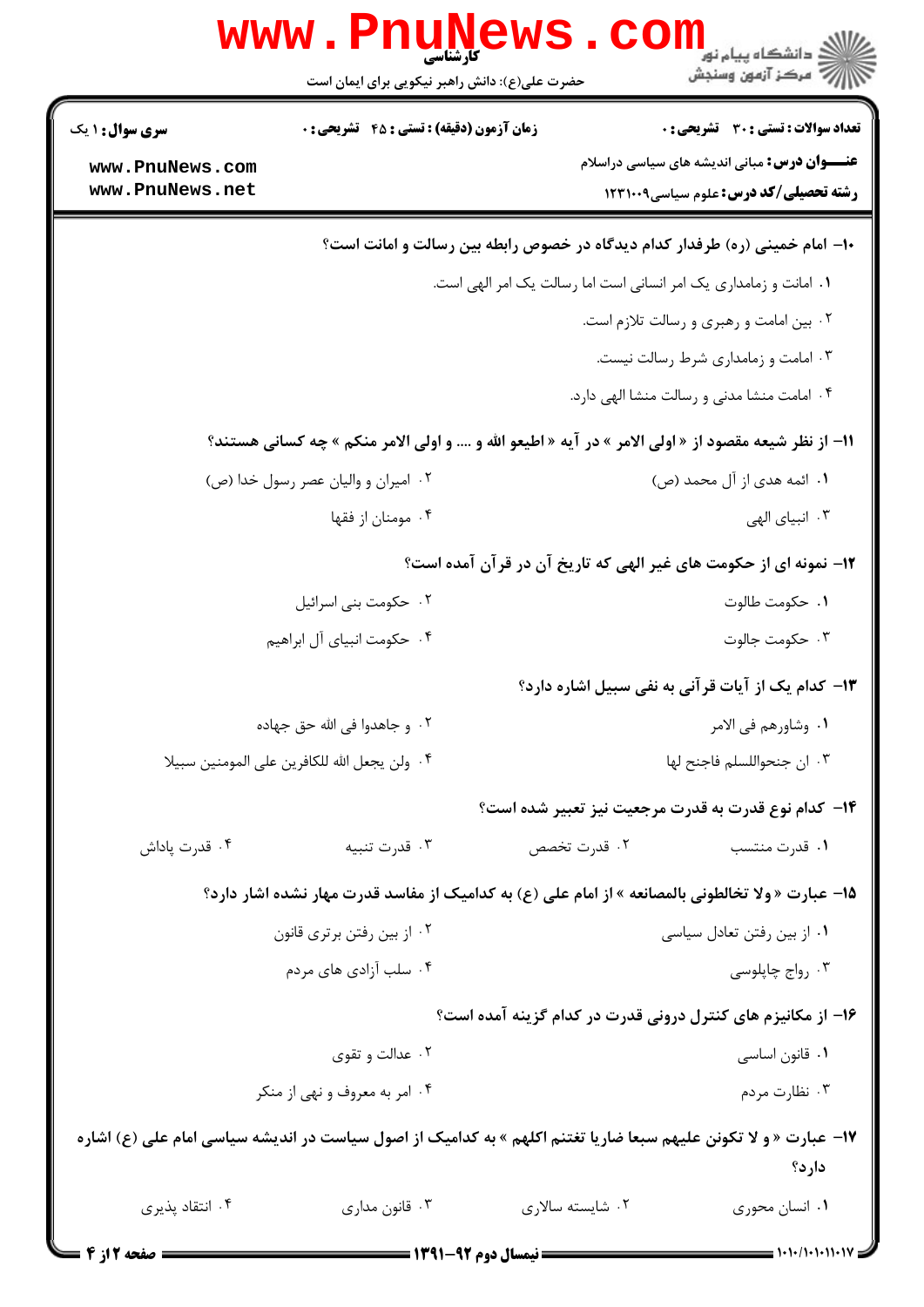| تعداد سوالات : تستى : 30 - تشريحي : 0                                                                                        |                                                  | <b>زمان آزمون (دقیقه) : تستی : 45 تشریحی : 0</b>                                     | <b>سری سوال : ۱ یک</b>                             |  |
|------------------------------------------------------------------------------------------------------------------------------|--------------------------------------------------|--------------------------------------------------------------------------------------|----------------------------------------------------|--|
| <b>عنـــوان درس:</b> مبانی اندیشه های سیاسی دراسلام<br><b>رشته تحصیلی/کد درس:</b> علوم سیاسی1۲۳۱۰۰۹                          |                                                  |                                                                                      | www.PnuNews.com<br>www.PnuNews.net                 |  |
|                                                                                                                              |                                                  | 18– عبارت « لابد للناس من امیر بر او فاجر… » از امام علی (ع) بر کدام اصل دلالت دارد؟ |                                                    |  |
| ۰۱ ضرورت تقوی                                                                                                                | ۰۲ ضرورت دولت                                    | ۰۳ ضرورت عدالت                                                                       | ۰۴ ضرورت مساوات                                    |  |
| ۱۹- در اندیشه سیاسی امام علی (ع) دولت چه ماهیتی دارد؟                                                                        |                                                  |                                                                                      |                                                    |  |
| ۰۱ استبدادی                                                                                                                  | ۰۲ مردمی                                         | ۰۳ نظامی                                                                             | ۰۴ الهي و مردمي                                    |  |
| <b>٢٠</b> – عبارت « انه ليعلم ان محلي منها محل القطب من الرحي » از امام علي (ع) به كداميك از ابعاد و عناصر امامت دلالت دارد؟ |                                                  |                                                                                      |                                                    |  |
| ٠١ مركزيت ايدئولوژيک                                                                                                         | ۰۲ گزينش الهي                                    | ۰۳ بیعت عمومی                                                                        | ۰۴ انتخاب مردم                                     |  |
| <b>۲۱</b> - کدام متفکر فلسفه سیاسی را با نظریه سیاسی یکی می داند؟                                                            |                                                  |                                                                                      |                                                    |  |
| ۰۱ لئواشتراوس                                                                                                                | ۰۲ کارل مارکس                                    | ۰۳ جان پلامناتز                                                                      | ۰۴ جرج ساباين                                      |  |
| ۲۲- ترور در اندیشه اسلامی چه حکمی دارد؟                                                                                      |                                                  |                                                                                      |                                                    |  |
| ۰۱ مجاز                                                                                                                      | ۰۲ مباح                                          | ۰۳ واجب                                                                              | ۰۴ ممنوع و حرام                                    |  |
| ۲۳- رابطه اخلاق و سیاست در اندیشه اسلامی امام علی (ع) چگونه است؟                                                             |                                                  |                                                                                      |                                                    |  |
| ۰۱ حاکمیت اخلاق بر سیاست                                                                                                     |                                                  | ۰۲ انفکاک حوزه سیاست از حوزه اخلاق                                                   |                                                    |  |
| ۰۳ حاکمیت سیاست بر اخلاق                                                                                                     |                                                  |                                                                                      | ۰۴ جاری بودن اخلاق بر مبانی سیاست                  |  |
| ۲۴- منشا حق آزادی چیست؟                                                                                                      |                                                  |                                                                                      |                                                    |  |
| ۰۱ قانون                                                                                                                     | ۰۲ قرارداد                                       | ۰۳ فطرت                                                                              | ۰۴ جامعه                                           |  |
| ۲۵– در اندیشه سیاسی امام علی (ع) حقوق دولت بر ملت چیست؟                                                                      |                                                  |                                                                                      |                                                    |  |
| ۰۱ وفاداری ، جهل زدایی ، قانون گرایی و خیرخواهی                                                                              |                                                  | ۰۲ وفاداری ، خیرخواهی ، اجابت و اطاعت                                                |                                                    |  |
| ۰۳ هدایت گرایی ، فقر زدایی ، اجابت و وفاداری                                                                                 |                                                  |                                                                                      | ۰۴ فقر زدایی ، هدایت گرایی ، خیر خواهی و جهل زدایی |  |
| ۲۶– کدام گزینه صحیح است؟                                                                                                     |                                                  |                                                                                      |                                                    |  |
| ۰۱ مشورت هیچ رابطه ای با حق و تکلیف ندارد                                                                                    |                                                  |                                                                                      |                                                    |  |
| ٠٢ مشورت فقط در باب تكليف جايز است                                                                                           |                                                  |                                                                                      |                                                    |  |
|                                                                                                                              | ۰۳ مشورت برای حاکمان تکلیف و برای مردم یک حق است |                                                                                      |                                                    |  |
| ۰۴ مشورت برای مردم یک تکلیف و برای حاکمان یک حق است                                                                          |                                                  |                                                                                      |                                                    |  |